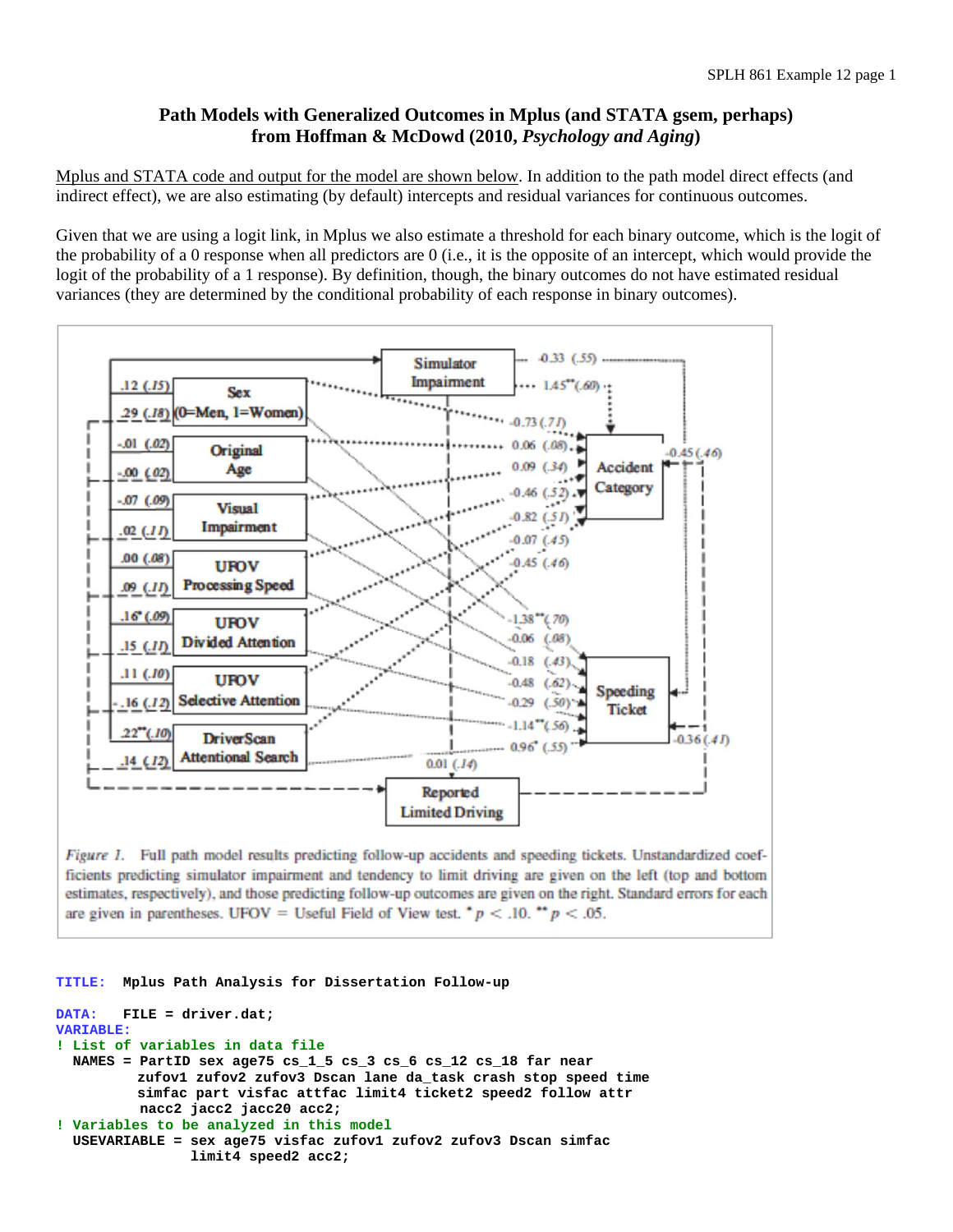```
! Missing data identifier 
   MISSING = ALL (-999); 
! Categorical outcomes (assumes normal otherwise by default) 
   CATEGORICAL = acc2 speed2; 
ANALYSIS: LINK = LOGIT; ESTIMATOR = MLR; INTEGRATION = MONTECARLO; 
OUTPUT: STDYX; ! Standardized coefficients 
MODEL: 
! Path model direct effects (labels for each path in parentheses) 
   simfac ON sex age75 visfac zufov1 zufov2 zufov3 Dscan (sim1-sim7); 
   limit4 ON sex age75 visfac zufov1 zufov2 zufov3 Dscan simfac (lim1-lim8); 
   acc2 ON sex age75 visfac zufov1 zufov2 zufov3 Dscan simfac limit4 (acc1-acc9); 
   speed2 ON sex age75 visfac zufov1 zufov2 zufov3 Dscan simfac limit4 (spd1-spd9); 
! Outcome intercepts (for continuous variables) 
   [simfac limit4]; 
! Outcome thresholds (for categorical variables) 
   [speed2$1 acc2$1]; 
! Estimated residual variances for continuous outcomes 
simfac limit4;<br>MODEL CONSTRAINT:
                           MODEL CONSTRAINT: ! Like ESTIMATE in SAS 
   NEW(DStoAcc); ! List names of estimated effects on NEW 
   DStoAcc = sim7 * acc8; ! Indirect effect of Dscan --> Sim --> Acc
```
**Following Example 34g from the STATA 13 manual, this code should have worked in theory, but the model would not converge (perhaps due to a difference in estimation options relative to Mplus):** 

```
display as result "STATA Path Analysis for Dissertation Follow-up" 
display as result "Using coeflegend to get parm labels" 
gsem ///
(simfac <- sex age75 visfac zufov1 zufov2 zufov3 Dscan) /// X1-X7 to normal M1 
(limit4 <- sex age75 visfac zufov1 zufov2 zufov3 Dscan simfac) /// X1-X7, M1 to normal M2
(acc2 <- sex age75 visfac zufov1 zufov2 zufov3 Dscan simfac limit4, logit) /// X1-X7, M1-M2 to binary Y1
(speed2 <- sex age75 visfac zufov1 zufov2 zufov3 Dscan simfac limit4, logit),<br>method(ml) vce(robust)
        method(ml) vce(robust) \frac{1}{2} coeflegend.<br>
\frac{1}{2} coeflegend.<br>
\frac{1}{2} display parm labels
        coeflegend, \frac{1}{2} and \frac{1}{2} coeflegend, \frac{1}{2} estat eggof, \frac{1}{2} are \frac{1}{2} estat eggof,
                                                                             // R2 per variable
```
## **MPLUS output:**

| MODEL FIT            | INFORMATION                                       |            | This is all the information about model fit                                                    |  |  |  |
|----------------------|---------------------------------------------------|------------|------------------------------------------------------------------------------------------------|--|--|--|
|                      | Number of Free Parameters                         | 39         | that we get! There are 4 outcomes in the                                                       |  |  |  |
| Loglikelihood        |                                                   |            | likelihood: M1, M2, Y1, and Y2, as well as<br>7 predictors not in the likelihood (for which    |  |  |  |
|                      | HO Value                                          | $-356.400$ | no distributional assumptions are made).                                                       |  |  |  |
|                      | HO Scaling Correction Factor                      | 1.0066     |                                                                                                |  |  |  |
|                      | for MLR                                           |            | But given that 2 of the outcomes are binary,                                                   |  |  |  |
| Information Criteria |                                                   |            | the relationships among the 4 outcomes<br>cannot be described by a covariance matrix.          |  |  |  |
|                      | Akaike (AIC)                                      | 790.799    | Thus, there is no saturated H1 model against                                                   |  |  |  |
|                      | Bayesian (BIC)                                    | 907.953    | which to compare fit, and thus no absolute                                                     |  |  |  |
|                      | Sample-Size Adjusted BIC<br>$(n* = (n + 2) / 24)$ | 784.529    | fit statistics are given. The LL from our H0<br>model can be used to assess relative fit only. |  |  |  |

```
R-SQUARE
```

| Observed<br>Variable | Estimate |       | $S.E.$ Est./ $S.E.$ | Two-Tailed<br>P-Value | Mplus somehow calculates an $\mathbb{R}^2$<br>for the proportion of explained |
|----------------------|----------|-------|---------------------|-----------------------|-------------------------------------------------------------------------------|
| SPEED2               | 0.416    | 0.209 | 1.994               | 0.046                 | variance in the binary outcomes,                                              |
| ACC <sub>2</sub>     | 0.406    | 0.167 | 2.428               | 0.015                 | even though they do not have an                                               |
| SIMFAC               | 0.201    | 0.067 | 2.985               | 0.003                 | estimated residual variance.                                                  |
| LIMIT4               | 0.086    | 0.059 | 1.447               | 0.148                 |                                                                               |
|                      |          |       |                     |                       |                                                                               |